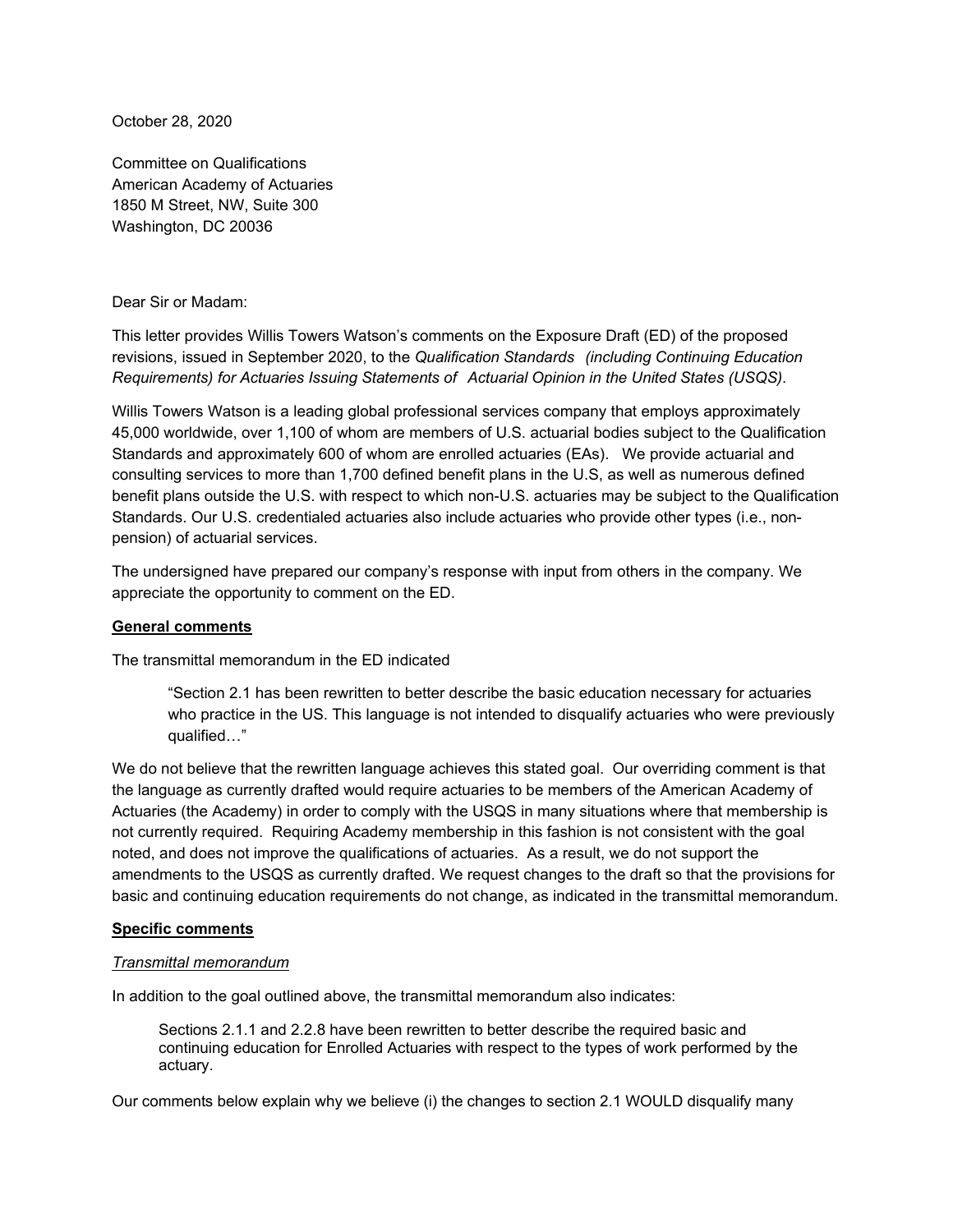actuaries, including non U.S. actuaries preparing work to be used in the U.S., who are currently qualified and (ii) the revisions with respect to EAs do not "better describe", but rather fundamentally change, the "Basic Education and Experience Requirement" in section 2.1. We note that the revisions would permit actuaries to avoid disqualification by joining the Academy. However, other actuarial organizations (both U.S. and non U.S.) currently require their members to comply with the Qualification Standards when preparing work to be used in the U.S., which guarantees their basic education, continuing education, and adherence to the Code of Conduct and actuarial standards of practice (ASOPs). We believe that joining such other organizations should avoid disqualification as is the case under the current USQS.

If there was an intention to provide legacy protection to current practitioners, we do not believe that is provided for in the text. However, we do not support a grandfather only option and are opposed to these changes.

The transmittal memorandum poses two specific questions.

**Question 1** - The goal of each of the adjustments to the language related to the basic education under the general portion of the Qualification Standards was to add clarity. Are there particular considerations of basic education that are not clear?

**Question 2** - The goal surrounding the updated language related to the basic and continuing education for Enrolled Actuaries was to add clarity but not to change the requirements. Is this clear in the updated language?

Again, we do not believe that the proposed changes simply "add clarity"; rather they fundamentally change the rules of the game. We believe this is not only inconsistent with the goals as noted, but is also inappropriate.

## *Section 2.1(a)*

Setting aside the EA case for a moment (i.e., first considering only actuaries who are not EAs), the basic purpose of Section 2.1(a) is to require membership in an actuarial organization. Under the current language, a member of any of the five U.S. based actuarial organizations that have adopted the Code of Conduct (and whose members are therefore governed by the Qualification Standards), as well as a fully qualified member in any full member organization of the International Actuarial Association (IAA), satisfied section 2.1(a). Under the ED, only membership in the Academy, the SOA, or CAS enables a non-EA actuary to satisfy the Qualification Standards.

It is clear that the Qualification Standards should require an actuary to have received certain basic education related to the subject of the Statement of Actuarial Opinion (SAO), but an actuary could not satisfy either section 2.1(c) or section 2.1(d) of the ED without doing so. It is also clear that the Qualification Standards should require relevant continuing education (CE), but that is covered by Section 2.2. Finally, it is clear that an actuary should have experience related to the topic of the SAO, but that is covered by Section 2.1(d).

The current language in Section 2.1(a) of the ED appears to require continuing membership in one of the AAA, SOA or CAS, and ignores as a qualification membership in other actuarial organizations whose members are currently subject to the Qualification Standards. For example, an actuary who passes SOA or CAS exams and attains an actuarial designation, has relevant experience, and continues to satisfy CE requirements, is no less qualified if he or she drops membership in any of these three organizations, but remains subject to the Qualification Standards via membership in another actuarial organization which has adopted the Code of Conduct. While we do see some rationale for treating SOA or CAS membership differently (i.e., they provide credentials through examination), we see no rationale for Academy membersip being the sole non-exam issuing organization whose membership would avoid disqualification.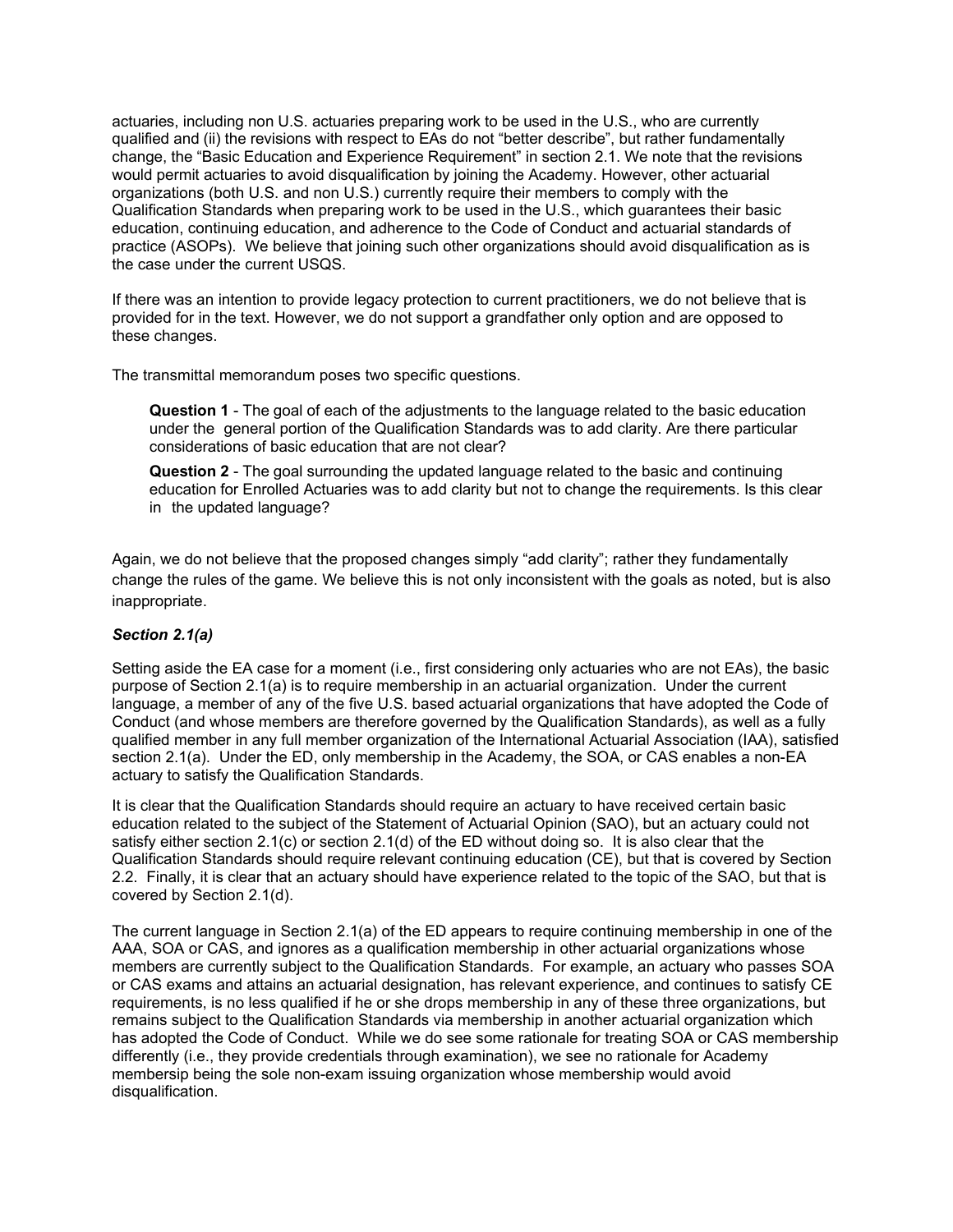### *Non-U.S. Actuaries Performing Actuarial Services in the U.S.*

The exclusion of IAA member organizations is also a serious concern. As a simple example, consider a U.S. multinational that has operations, including pension plans, in Canada. It is very common for the Canadian pension plan financial statement results under U.S. GAAP to be prepared by a Canadian actuary who otherwise services the Canadian plans. The Canadian Institute of Actuaries (CIA) requires their members who prepare work that is to be used in other jurisdictions to comply with the operative standards in those jurisdictions. Under the proposed revisions to the Qualification Standards, such an actuary could not comply without joining the Academy, even though joining the Academy has no effect on the actuary's professionalism or competence to perform the work. This is inappropriate, and could result in international actuarial organizations rescinding the requirement that their members comply with the local U.S. Qualification Standards. We do not believe that removing such actuaries from the requirements of the ASOPs or the Code of Conduct with respect to work they perform that will be used in the U.S. is in the best interests of the users of their actuarial services.

Similarly, in order to satisfy the requirements of section 2.1(d) by completing a specialized course of examination (2.d(1)), or having a year of relevant, responsible experience (2.d(2)), the non-U.S. actuary (e.g., a fellow of the CIA) would need to join the Academy, even though joining the Academy has no bearing on qualifications ("Attain (i) fellowship in the CAS or SOA, or (ii) the highest possible actuarial designation of a non-US actuarial organization and be a member of the Academy."[emphasis added]). And while 2.1(d)(3) does not directly require such an actuary to become an Academy member, it will indirectly do so via the need for three years of review. That review must be conducted by an actuary who is qualified to issue an SAO under the ED, and over time the only way for non-U.S. actuaries to be qualified to perform that review under the ED would be to become Academy members The same comment applies to actuaries with the EA designation who do not join the Academy (for example, they join the American Society of Enrolled Actuaries, or ASEA). Again, joining the Academy provides no indication of improved professionalsm or competence than if the actuary was already subject to the Qualification Standards.

#### *ASAs who are not FSAs*

We note that the same phenomenon described above for non-U.S. actuaries could occur, under the ED, for actuaries who attain Associateship status in the SOA (ASA) but not Fellowship(FSA). In a small company, there may be ASAs (or ASAs/EAs), but no FSAs. So there may not be actuaries who meet the Qualification Standards under the ED who can serve in the review capacity for three years under 2.1(d)(3). It is common to have experienced pension actuaries who stop taking SOA exams once they become an ASA. This problem does not exist under the current USQS and could be solved under the ED only by actuaries joining the Academy. However, as noted elsewhere in the letter, we do not believe that this improves the professionalism or competence of the actuary and should not be a new requirement.

## *Enrolled Actuaries*

With respect to EAs, section 2.1(a) appears to indicate that an EA automatically satisfies section 2.1(a). However, section 2.1.1(a) indicates that "Solely for purposes of Statements of Actuarial Opinion that ERISA mandates an Enrolled Actuary to issue (funding calculations and Schedule SB filings attached to the annual government filing of Form 5500, for example), an Enrolled Actuary is deemed to satisfy section 2.1 (a) through (d)." The limitation on the types of SAOs covered in section 2.1.1(a) is a new requirement and differentiating the basic education and experience requirements for SAOs in section 2.1.1(a) from those in section 2.1.1.(b) is a change from the prior USQS, is inconsistent with the stated goals of the ED and is inappropriate.

Also, it is confusing to say in section 2.1.1(a) that an EA is "deemed to satisfy 2.1(a)" "solely for purposes of Statements of Actuarial Opinion that ERISA mandates an Enrolled Actuary to issue", when section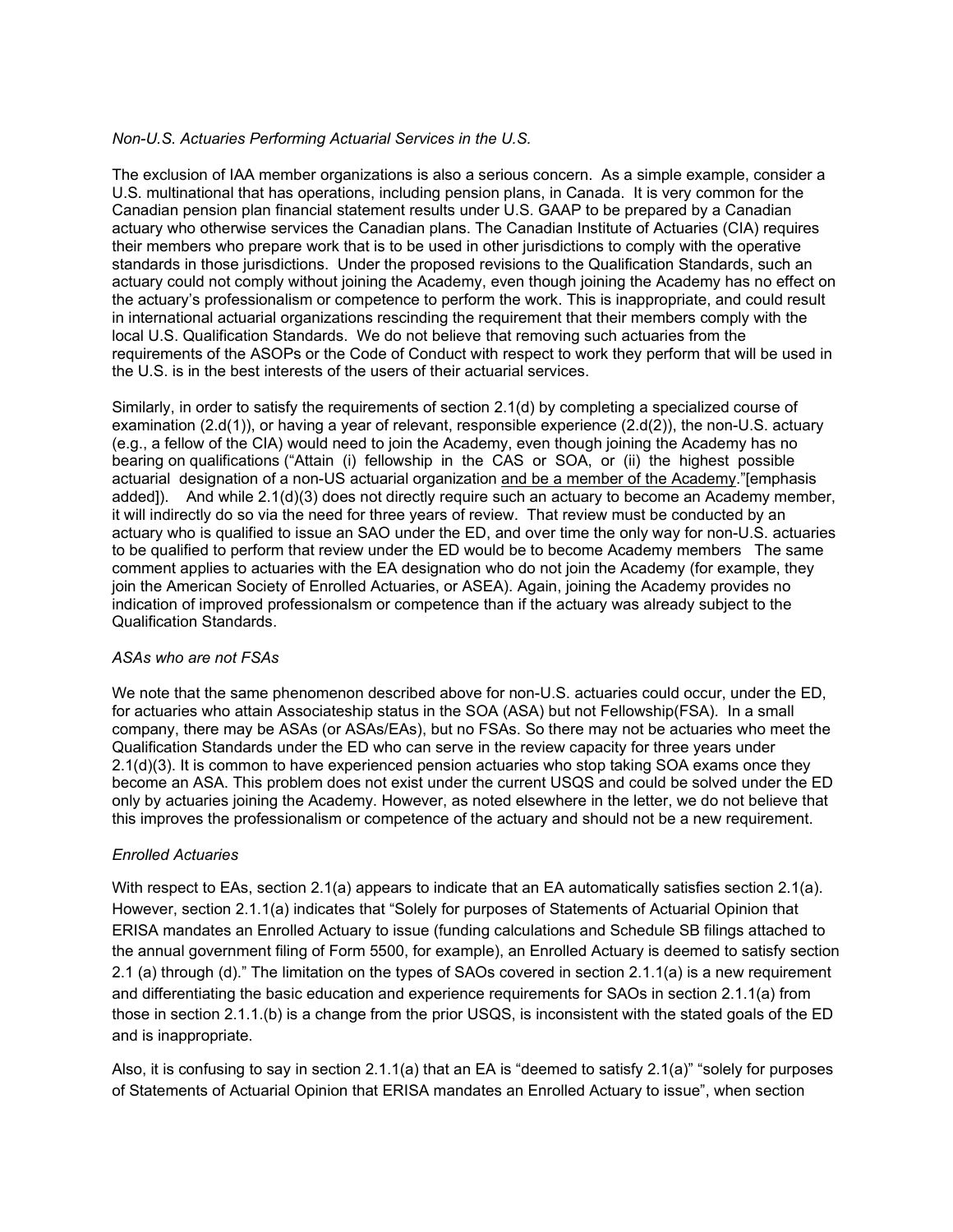2.1(a) indicates that an EA satisfies 2.1(a) without any qualification as to the type of work. Literally, 2.1(a) would seem to control, so that an EA would satisfy section 2.1(a) for any type of work (subject of course to the other requirements of knowledge, experience and relevant CE) but the conflicting wording could easily be interpreted differently. To clarify this, the wording " an Enrolled Actuary is deemed to satisfy section 2.1 (a) through (d)" in section 2.1.1(a) should be changed to "an Enrolled Actuary is deemed to satisfy section 2.1 (b) through (d)."

If in fact it was intended that an EA-only satisfies section 2.1(a) ONLY with respect to work that ERISA requires an EA to perform (i.e., if section 2.1.1(a) takes precedence over section 2.1(a)), we note that this represents a change and is inapprpriate. Previously, the EA-only could be a member of any of the five U.S. based actuarial organizations that have adopted the Code of Conduct and thus require their members to satisfy the Qualification Standards, which we believe is important to support continued professionalism and competence of EAs.

We also note that the carve out for "Statements of Actuarial Opinion that ERISA mandates an Enrolled Actuary to issue" is a near-meaningless exception in the real world. There are very few things that ERISA actually mandates be done by an EA (primarily the Schedule MB or SB with the funding calculations, the certification of liabilities for Pension Benefit Guaranty Corporation (PBGC) variable rate premium purposes, and certain funded status certifications). Despite this, EAs commonly perform many other types of services with respect to pension plans. CE on these topics counts toward the CE requirements under the regulations of the Joint Board for the Enrollment of Actuaries (JBEA), and most of those topics are also tested on enrollment exams.

The activities that ERISA does not actually require to be performed by an EA, and yet are virtually always performed by EAs and are tested in the enrollment exams, include (but are not limited to) the following:

- $\triangleright$  Calculating the assets that go to each plan in a plan spinoff
- $\triangleright$  Determining benefit protections for the different groups in plan mergers
- $\triangleright$  Determining whether plan amendments can take effect, benefits can continue to accrue, or plant closing benefits (and other special termination benefits) can be paid for underfunded plans under IRC section 436
- $\triangleright$  Performing nondiscrimination testing
- $\triangleright$  Performing testing related to IRC section 415 limits
- $\triangleright$  Performing top-heavy testing
- $\triangleright$  Performing accrual rule testing
- $\triangleright$  Designing plans that comply with ERISA qualification requirements

An EA who is limited to the functions that ERISA specifically requires an EA to do cannot realistically practice except in an extremely limited role.

We note that an EA is subject to examination, CE and ethics requirements under the JBEA regulations and, as discussed above, the exception that the proposed Qualification Standards carves out for things that ERISA requires an EA to do is really no exception at all. The ED appears to require EAs to join the Academy to satisfy the USQS, even though joining the Academy has no bearing on the EA's professionalism, training, experience, CE or the applicability of the Code of Conduct. This is inconsistent with the stated goals of the ED and does not improve professionalism. In fact, instead of EAs actually joining the Academy if this provision continues as written, there may be several other consequences of this provision, including: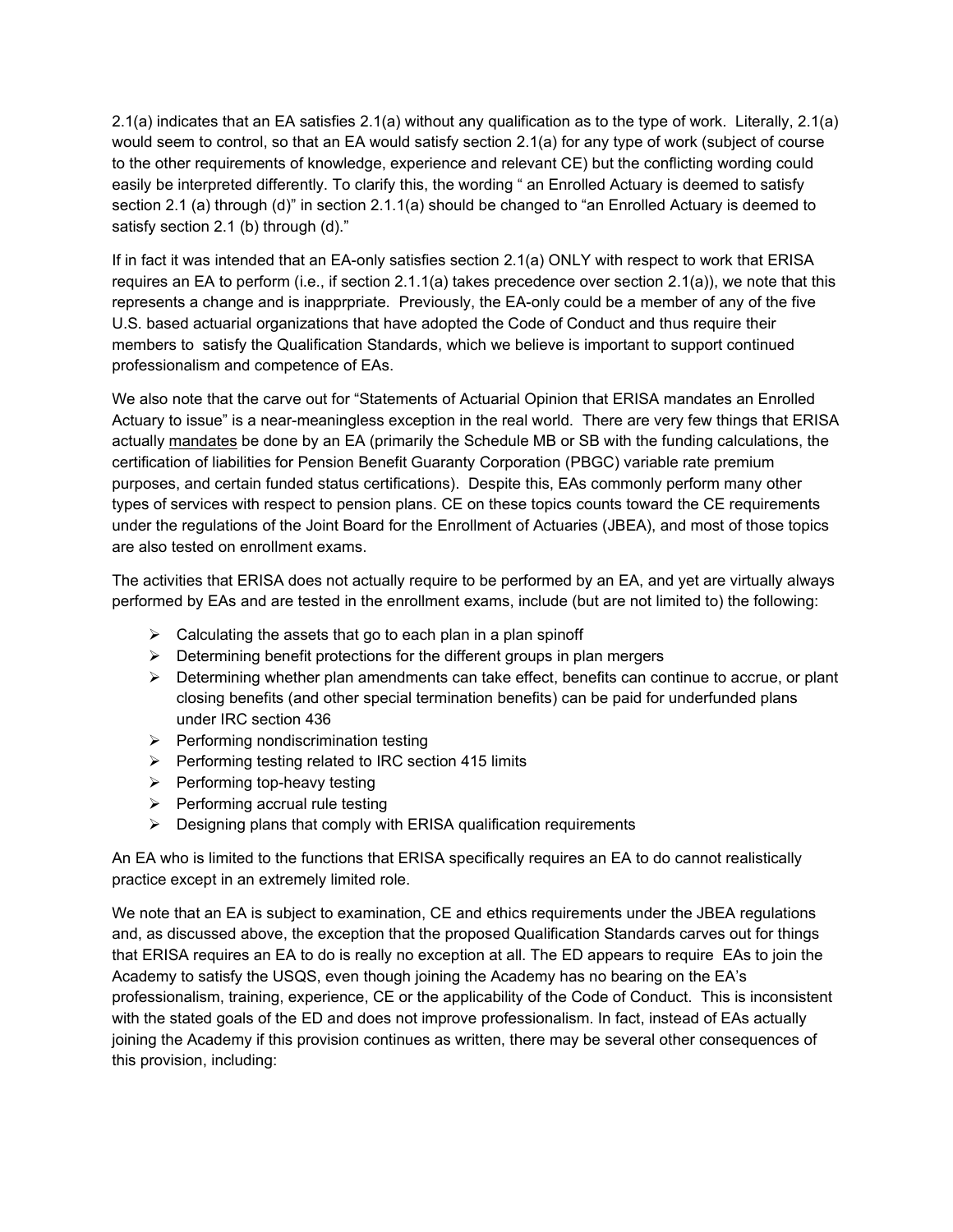- (a) Many EAs may be persuaded to drop, or not seek, membership in any actuarial organization that would (under current rules) bring them under the Qualification Standards and Code of Conduct (since they would still be unable to say that they meet the Qualification Standards without joining the Academy) or
- (b) In order to avoid (a), other actuarial organizations may decide to no longer require that their members adhere to the Qualification Standards promulgated by the Academy, and adopt their own standards. Once an actuary is no longer under the Code of Conduct, he or she is not subject to the Qualification Standards or the actuarial standards of practice (ASOPs). While he or she is still subject to the JBEA regulations, and thus must still demonstrate competence and integrity, we do not believe the interests of the profession are furthered by language in the ED which could encourage greater numbers of actuaries to exit coverage by the Qualification Standards, or by encouraging other actuarial organizations to adopt different qualification and other standards.

## *Section 2.1.1*

We believe the definition of Enrolled Actuary is not correctly reflecting the regulations. An Enrolled Actuary needs to do more than just have met the requirements of Title III, Subtitle C (not Section C) of the Employee Retirement Income Security Act of 1974 (ERISA). The website of the Joint Board for the Enrollment of Actuaries states that an Enrolled Actuary is "any individual who has satisfied the standards and qualifications as set forth in the regulations of the Joint Board for the Enrollment of Actuaries and who has been approved by the Joint Board to perform actuarial services required under the Employee Retirement Income Security Act of 1974 (ERISA)."

## *Section 2.2.7*

We believe this section (as well as section 2.2.8 in the current Qualification Standards) similarly misunderstands ERISA as it relates to pension actuaries, for the reasons discussed above. We believe it is inappropriate to substitute the Qualification Standard's CE requirement for the JBEA's requirements with respect to any actuarial services that relate to topics that are on the JBEA exam syllabus and are recognized for CE purposes by the JBEA. We also note that section 2.1(c) also requires basic knowledge of the subject of the SAO when it provides "Be knowledgeable, through examination or documented professional development, of the U.S. Law applicable to the Statement of Actuarial Opinion. "Law" is defined in the *Code of Professional Conduct* as statutes, regulations, judicial decisions, and other statements having legally binding authority."

#### *Miscellaneous comments*

The reference to 2033 in the example in section 2.2.2 needs to be changed to 2023. Also, the reference in section 2.2.2 to Section 2.2.7 should be to Section 2.2.6.

The reference to exams "with U.S.-specific content" in section 2.1(a) could be misinterpreted, since, for example, exams given by the SOA do not include only U.S. content. It might be clearer with a phrase like "includes applicable U.S.-specific content."

Section 2.1 would be more clear if the first sentence of 2.1 ended with "the actuary must meet the criteria in (a), (b), (c), and (d) below:", rather than (d) starting with "In addition to (a), (b), and (c) above."

In section 2.1(d), we suggest that "in any particular area of actuarial practice" be struck from "In addition to (a), (b), and (c) above, in order for an actuary to issue Statements of Actuarial Opinion in any particular area of actuarial practice, an actuary must meet one of the following with respect to the particular subject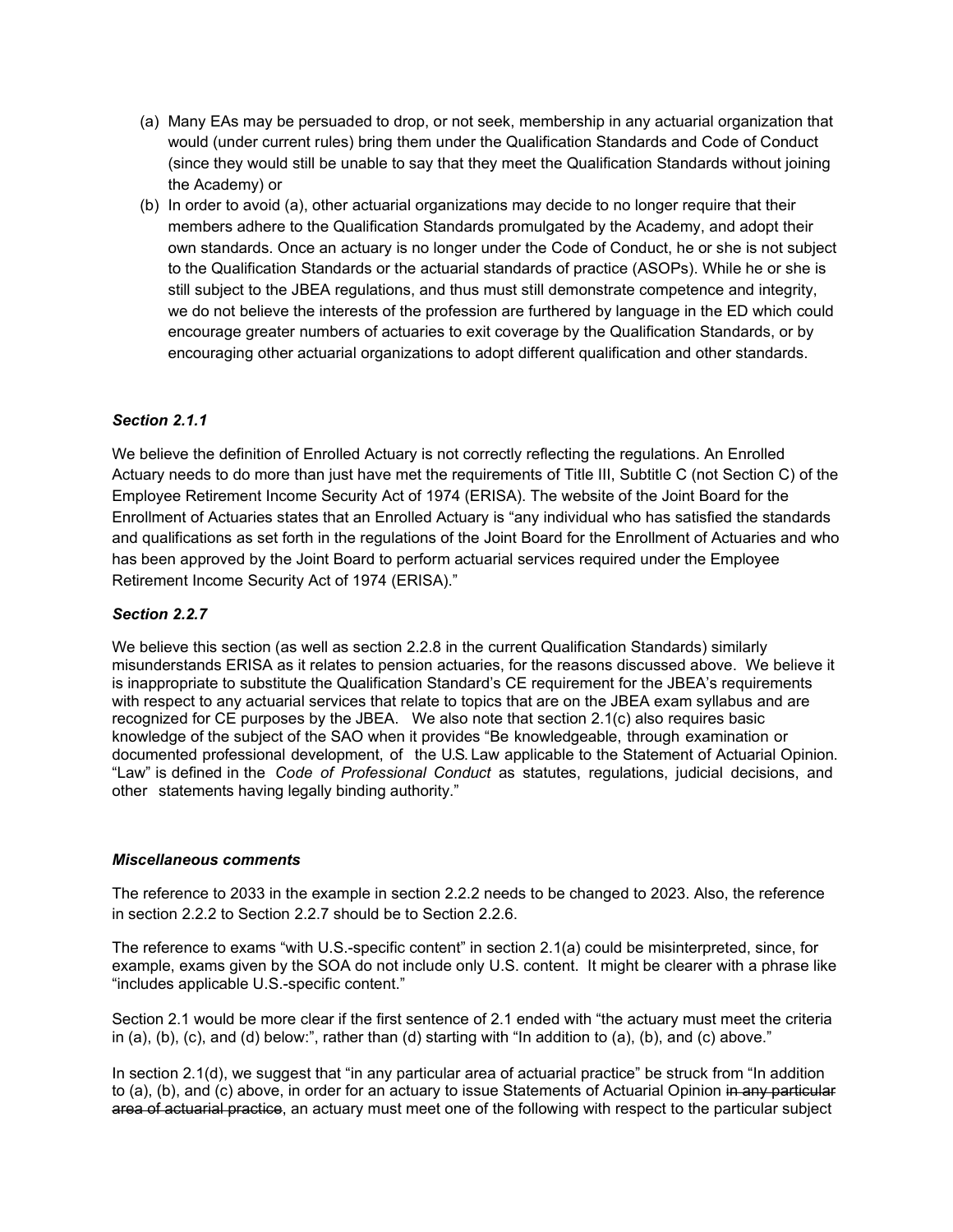of the Statement of Actuarial Opinion:"; the final clause in the sentence makes clear that it is the subject of the particular SAO that is important.

We note that the ED does not comply with Appendix 3 Section III (Format) in that it does not provide the "Address to which comments should be submitted". We ask that any comments delivered to the Academy by mail or sent by e-mail (properly labelled as pertaining to the Qualification Standards Exposure Draft) by October 30, 2020 to Brian Jackson (General Counsel and Director of Professionalism; jackson@actuary.org) or Erica Kennedy (Assistant Director of Professionalism; kennedy@actuary.org), or other Academy staff or members of the Committee on Qualifications, be treated as properly delivered to be considered by the Committee on Qualifications.

More attention should be paid to the examples in Appendix 1 prior to the next draft as some do not appear to be relevant today. In particular:

- I(a) change "may or may not" to "might or might not"
- I(b) The third sentence should refer to the draft as "might be an SAO" and not "is an SAO" since it continues to discuss when it is not an SAO. Also, in the fourth sentence, this also "might be an SAO"; for example, if the Principal cancels the project after receipt of the draft and says not to do any more work on it, the draft should continue to not be an SAO.
- $\bullet$  II (A) since these are all supposed to be an SAO and II(B) cover those that might contain an SAO, several items should move from II(A) to II(B), including:
	- o Item 20 supporting reports could be an SAO but a supporting report may not include anything actuarial in it. Because of that you may also want to add "(depending on content and intent)" like you do for several other items that might contain an SAO.
	- $\circ$  Item 28 this specifically states it might be an SOA depending on content and intent
	- $\circ$  Item 29 the sale price of a non-insurance company that has no significant actuarial obligations, but might involve an actuary in areas such as defined contribution plan obligations, might not have an SAO
	- $\circ$  Item 30 this is similar to item 29. In addition, it is not clear whether this is referring to merger/spinoff of a company or of something else, like of two pension plans.
	- $\circ$  Item 31 this specifically states it might be an SOA depending on content and intent
	- $\circ$  Item 53 pension benefit calculations do not always involve actuarial concepts so they are not always an SAO.
- II(A) several items should potentially not have a "P" under area of practice. Including
	- $\circ$  Item 16 pension actuaries do not generally provide opinions on non-guaranteed elements
	- $\circ$  Item 42 This should also reference "P" as an area of practice since pension actuaries do determinations under ASC 712
	- $\circ$  Intem 51 This should also reference "P" as an area of practice since pension actuaries do determinations under ASC 965, sometimes cosigning with an actuary in the health practice area
- $\bullet$  II(A) item 39 should refer to the appropriate section of the IRC.
- $\bullet$  II(E) several items might be an SAO depending on content and intent, including items 3 and 4.